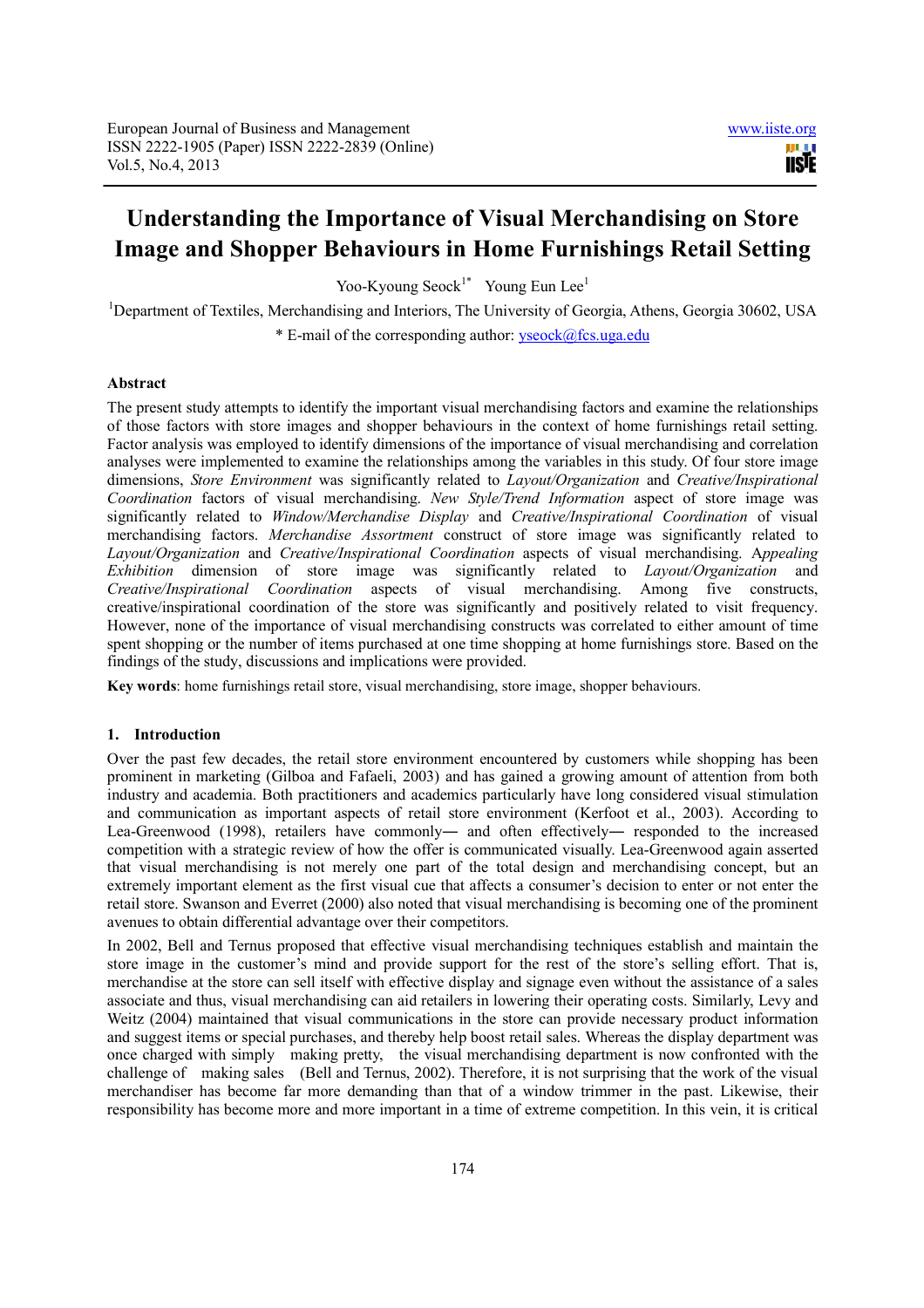that marketers understand consumers' evaluation of visual merchandising aspects and its relationship with their shopping behaviours.

Consumers today tend to place considerable importance on the home as a place to live, relax, and enjoy life with their families – a reflection of the current lifestyle trend toward casual expression in fashionable home furnishings as well as in apparel (Sloan, 2007). Today the inventory of home furnishings available to the consumer seems almost endless, with well-designed home products including everything from kitchen items, such as pots, pans, and pepper mills, to items for the bedroom, such as bedding and blankets (Bell and Ternus, 2002). However, the boundaries of both home furnishings and furniture retail industries have recently blurred as the home furnishings stores have carried furniture as well. For instance, the home furnishing stores such as Pottery Barn, Crate and Barrel, West elm, Restoration Hardware, etc. have carried furniture as one of the major merchandise. Hereby, consumers have been able to purchase furniture in the home furnishings stores. As consumers have placed more and more importance on their home (Forney et al., 2005), more attention has been given to home furnishings retail setting, especially in industry literature; however, far too little attention has been paid to home furnishings retail setting in the academic literature stream. Thus, the current study attempts to contribute to the academic literature by focusing specifically on examining the importance of visual merchandising in home furnishings retail setting. The purpose of the present study is to identify the important visual merchandising factors and examine the relationships of those factors with store images and shopper behaviours in the context of home furnishings retail setting. This study will provide home furnishings store executives and managers in determining the ultimate visual merchandising components to create effective store environments that affect positive shopper behaviours at home furnishings stores.

## **2. Literature Review**

### *2.1 Visual Merchandising (VMD) and Store Image*

Visual merchandising is the presentation of a store and its merchandise to the customer through the teamwork of the store's advertising, display, special events, fashion coordination, and merchandising departments in order to sell the goods and services offered by the store (Mills et al., 1995, p.1). In 1998, Pegler argued, Visual merchandising is no longer just a matter of making merchandise look attractive for the customer. It is the actual selling of merchandise through a visual medium (p.1) . In addition, Bell and Ternus (2002) asserted that visual merchandising*,* once called 'display,' has evolved from its origins as a store's decorative arts department to its current status as a sales-supportive entity, which impacts store design, store signing, departmental merchandise placement and display, store atmospherics, and store image (p.18). Visual merchandising is therefore concerned with both how the product and/or brand is visually communicated to the customer and also whether this message is decoded appropriately in the context affecting a positive psychological or behavioural outcome, ultimately leading to purchase (Kerfoot et al., 2003). According to Wright et al. (2006), atmospheric stimuli please the actual and emotional needs of consumers and enhance the degree of consumer participation in a store, leading to favourable purchasing behaviours. More recently, Law et al. (2010) also asserted that visual merchandising that covers the store exterior and interior that are involved in creating a favourable shopping atmosphere can enhances consumers' perceived image of the store. The term *visual merchandising* tends to be interchangeably used with the term *display*. Nevertheless, visual merchandising involves much more in terms of practices and responsibilities than simply displaying merchandise (Swanson and Everett, 2000).

According to Pegler (1998), visual merchandising involves a number of technical and artistic components: colour, texture, lighting, mannequins, fixture, graphics, signage and so on. Other researchers asserted that of all the atmospheric cues, colour is the strongest motivator for shopping (Mills et al., 1995). Kerfoot et al. (2003) suggested that the use of a wide variety of colours is deemed to produce attractive and appealing display and had the potential to positively impact on a respondent's propensity to browse. Many researchers also have considered lighting as one of the major contributing factors of visual merchandising in the retail setting (Bell and Ternus, 2002; Berman and Evans, 2004; Levy and Weitz, 2004). More recently, Park and Farr's research (2007) revealed that the colour quality of lighting in a retail store environment such as colour temperature and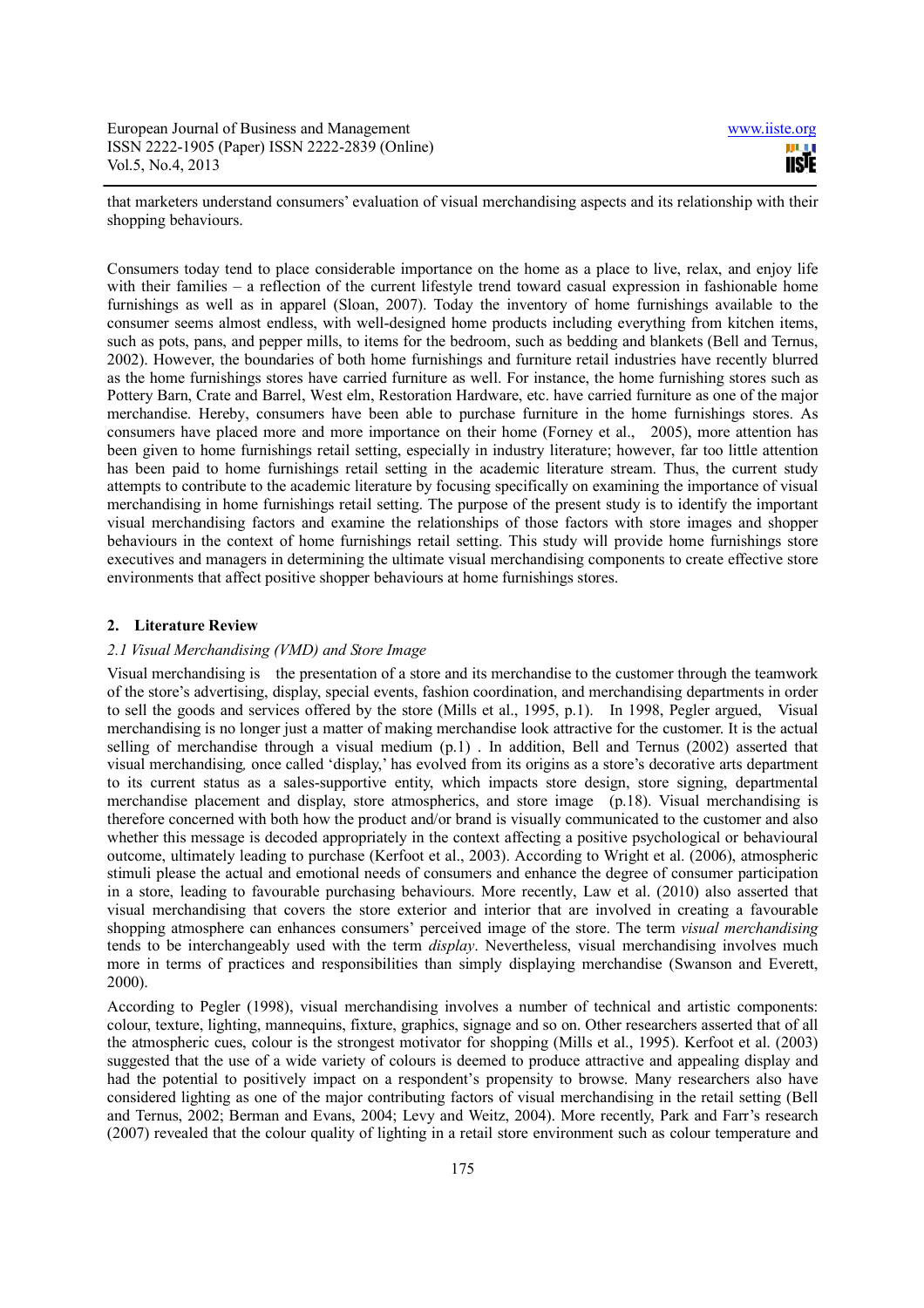colour appearance affects consumers' emotional states and the behavioural intention of approach-avoidance. Bell and Ternus (2002) further described the range of visual merchandising, such as window and interior display, promotional signing, store layouts and interior décor, fixture layouts, displaying merchandise on walls and fixtures. Window display, according to the findings of Lea-Greenwood (1998), is a vitally important visual communication tool used in retailing. Edwards and Shackley (1992) reported that sales increase when window displays are used, particularly for new products, and well- known brands need effective elements of a window display. Similar to the previous research, Omar (1999) asserted that the careful selection of merchandise for the display– items that are distinctive, timely, stylish, or particularly good value— contributes to the successful sale of those items. At the same time, the use of appropriate merchandise, careful choice of the right fixtures, and tastes and imagination in designing and executing the display contributes greatly to the overall store image. Signs are silent sales associates and are often the first contact that customers have with a store, a department, and the merchandise (Colborne, 1982). Signs provide important information which the customer can use in making purchase decisions (Mills et al., 1995); for example, effective signs identify departments, describe the merchandise and its price, inform customers of special sales events, alert customers to advertised merchandise, and determine the theme of special window and interior displays (Colborne, 1982). As further evidence of signage effects, Levy and Weitz (2004) claimed that sings as one of the visual communication media help boost sales by providing information on products and suggesting items or special purchases. More recently, Cant, M.C. and Hefer, Y. (2012) also asserted that visual merchandising enhances store image and consumer shopping experience at the store, adding value to the store character. They found, in particular, that spatial orientation within the store and well-designed visual merchandising display affects consumers' perception on the retail store. Furthermore, results of their study indicated that consumers perceive visual merchandising as a promotional tool.

As store environmental cues represent the most imperative channel through which retailers can communicate their images with consumers, it is critical to understand how consumers infer images from such environmental cues. According to Dickson and MacLachlan (1990), consumers employ store image to determine how suitable they are as customers for a particular store. Bell and Ternus (2002) suggested that effective visual merchandising establishes and maintains the store's physical and mental image in the consumers' mind. A number of previous studies indicated that store atmospheric cues create the overall context within which shoppers make purchase decisions and are likely to significantly impact shaping store image. However, surprisingly, there has been a lack of studies on how visual merchandising is related to the perception of store image, whereas many researchers have considered the visual aspects of store environment as one of the components of store image. Therefore, the current study will address visual merchandising as a separate variable in relation to the perception of store image.

#### *2.2 Visual Merchandising (VMD) and Shopper Behaviours*

Retail store atmospherics may impact shopper behaviour. According to *Chain Store Age* (2004), the majority of consumers (63%) remember occasions when the store atmosphere caused them to buy more or spend more time at a store. Moreover, among those influenced by store atmosphere, almost half (45%) report that they spent not only more money in the store but, more time. As noted in Turley and Milliman's (2000) review on the effect of atmospherics on consumer behaviour, the influence of store atmosphere on time spent in the store has received attention from researchers and, therefore, merits further discussion. Time spent in the store is related to the desire to stay in or to get out of the store environment and is also related to the decision to shop or not to shop at the store (Kellaris and Altsech, 1992). In their landmark article introducing the Mehrabian-Russell (M-R) environmental psychology model to the study of store environment, Donovan and Rossiter (1982) suggested that store-induced pleasure plays a significant role as a determinant of approach-avoidance behaviour within the store, including spending behaviour, and that store-induced feelings of alertness and excitement could result in increased time spent in the store. More than a decade later, Donovan et al. (1994) replicated and extended the Donovan and Rossiter's study, confirming that pleasure engendered by store atmosphere contributes to extra time spent in the store and unplanned spending. In 2003, Babin et al. found that the combination of colours and lighting plays a critical role in influencing the purchase intention of consumers' store patronage. Kouchekian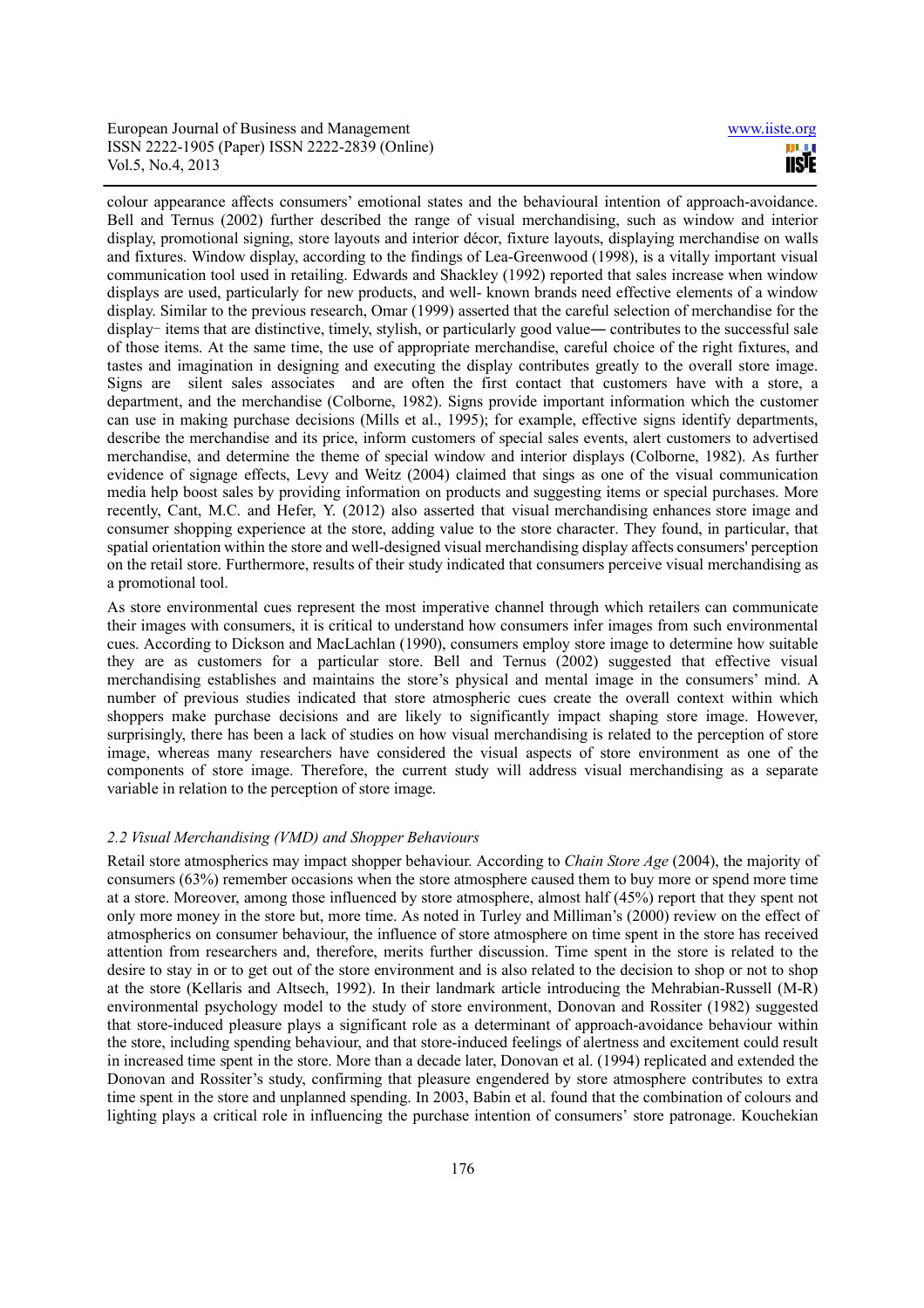and Gharibpoor (2012) found that store layout, color, lighting, store design, cleanliness and height of shelves are the significant determinants of consumer buying decision at a grocery store.

As such, despite the important role of visual merchandising in shaping shopper behaviours in the store, there has been little discussion about visual store atmospheric cues relating to shopper behaviours in academic research. Rather, most of the research investigating the effects of store environment on time spent in the store focused on musical atmospheric cues, such as types of music (Yalch and Spangenberg, 1990), loudness or volume (Smith & Curnow, 1966) and tempo (Milliman, 1982), while a few of them focused on the olfactory cues of store atmosphere (Spangenberg et al., 1996). Hence, the current study will particularly identify the dimensionality of visual merchandising in terms of its relative importance evaluated by consumers in the home furnishings retail setting and investigate its overall relationships with perception of store image and shopping behaviours in the home furnishing retail setting. From the previous literature on importance of visual merchandising, store image, consumer shopping behaviours, the following research hypotheses were formulated for the study.

H1: There are multi-dimensions of the importance of visual merchandising in the home furnishings retail setting.

H2: There are multi-dimensions of the perception of store image in the home furnishings retail setting.

H3: The importance of visual merchandising will be significantly related to the perception of store image in the home furnishings retail setting.

H4: The importance of visual merchandising will be significantly related to time spent shopping in the home furnishings retail stores.

H5: The importance of visual merchandising will be significantly related to store visit frequency in the home furnishings retail stores.

H6: The importance of visual merchandising will be significantly related to the number of items purchased in the home furnishings retail stores.

# **3. Research Methods**

#### *3.1 Sample and Data Collection*

A structured questionnaire was developed to collect data and distributed to a convenience sample of 600 females, whose ages range from 25 to 55, residing in a South-eastern state of the United States. A convenience sample included female consumers who have shopped in one or more home furnishings stores at least once over the past year. In order to collect data, the researchers contacted various local organizations such as offices at a university campus, community organizations, churches, retail stores, and so forth. Of the six hundreds of questionnaires, 263 surveys were returned, indicating a return rate of 43.83 percent. After scrutinizing the returned questionnaires, 70 among 263 questionnaires were discarded: 3 respondents did not provide the demographic information, 2 were male respondents, 22 respondents have not shopped in home furnishings store(s) within the past year, and 43 participants returned incompletely answered questionnaires. As a result, only 193 questionnaires were usable and included in the data analysis, yielding a usage rate of 32.17 percent. Slightly over half of respondents were between the ages of 25 to 30 (50.80 %) and this age group encompassed the largest proportion of the respondents, followed by the 31-40 age group (16.90 %). The next largest age group was the 41 to 50 group (13.00 %) and the over-50 age group was at 9.3 %. More than half (71.00 %) of the respondents were Caucasian, followed by Asian/Pacific islanders (16.10 %) and the rest of the race group accounted for less than 5 %. The income frequency revealed that 29.3 percent of the respondents reported annual household incomes of less than \$20,000 before taxes, while 23 percent reported annual household incomes over \$80,000.

#### *3.2 Measurement*

The questionnaire consisted of three sections. The first section consisted of two parts. The purpose of the first part was to screen out unqualified respondents who have not shopped in a home furnishings store over the past year. The second part comprising 25 items was designed to identify multi-dimensions of the importance of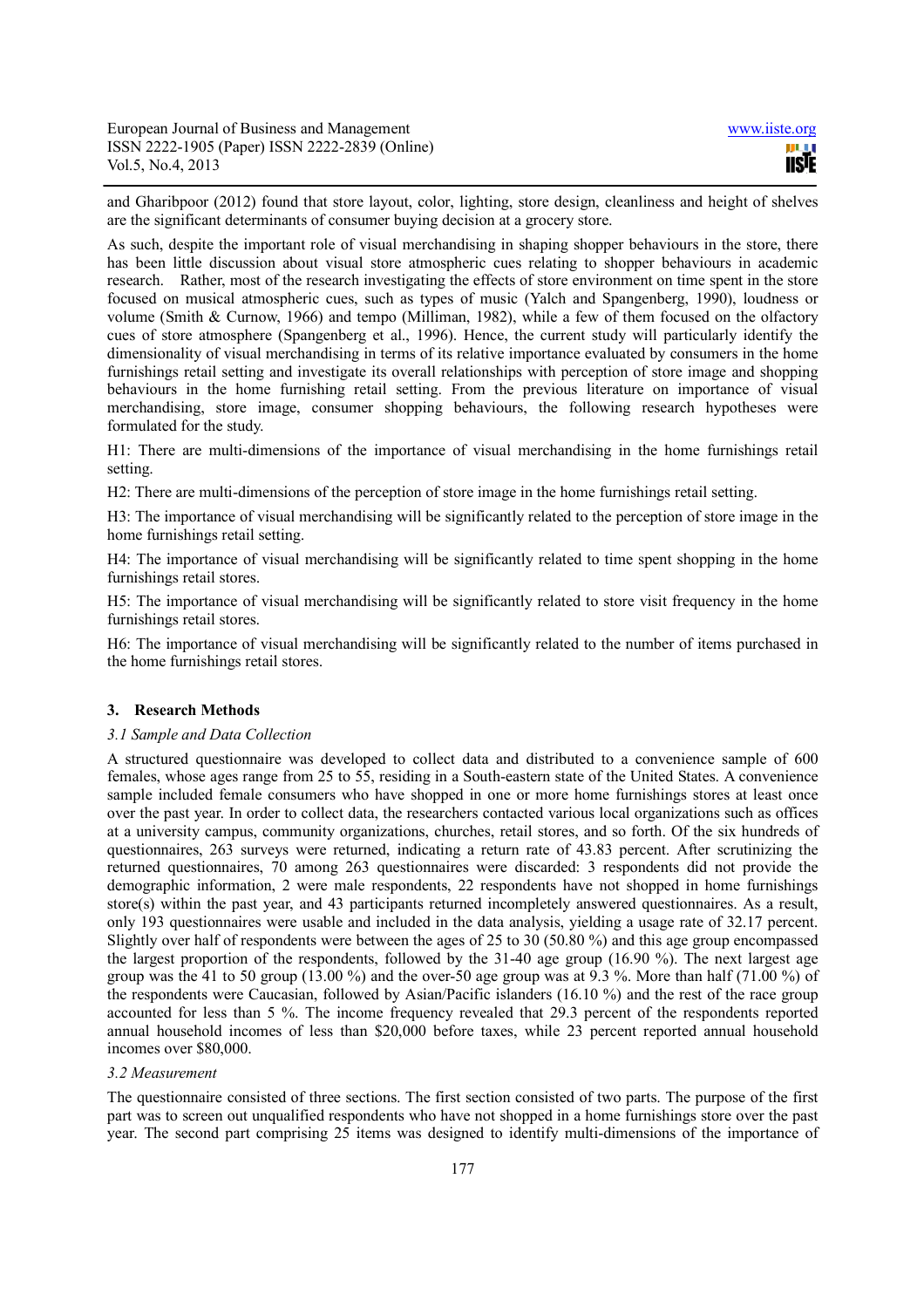visual merchandising. The statements were adopted and modified from Spies, Hesse, and Loesch's research (1997) conducted in two IKEA home furnishings stores. This part specifically concerned an evaluation of the relative importance of visual merchandising based on respondents' shopping experiences in the home furnishings stores. Requiring respondents to recall their shopping experiences in the home furnishings stores while they are participating in this survey, respondents were asked to assess the importance of visual merchandising on a 5-point Likert-type scale, with 1 (not important at all) to 5 (very important).

The second section was divided into three parts. The first part was to obtain information on the respondents' favourite home furnishings stores. Eight home furnishings stores were chosen in the area. Respondents could select one or more home furnishings stores as their favourite store(s); in addition, they had an opportunity to name their other favourite store(s) (other than the presented home furnishings stores) with another option, Others. The second part consisted of 13 statements was structured to elicit the perception of store image of the favourite home furnishings stores. The statements were adopted and modified from the previous research (Baker et al., 1994; Marzursky and Jacoby, 1986). Respondents were required to respond as to whether or not they agree with each statement on their favourite stores. A 5-point Likert scale with 1 corresponding to strongly disagree to 5 strongly agree , was used to measure responses to each statement in the questionnaire. The last part of the second section of the survey concerned consumer shopping behaviours at their favourite home furnishings stores. Respondents were first asked how much time they stayed in the home furnishings store, while shopping in the home furnishings store in order to estimate the approximate actual shopping time. Five options are given with an interval of 30 minutes: less than 30 minutes, 30 minutes to less than 1 hour, 1 hour to less than 1 and half hours, 1 and half hours to less than 2 hours, and 2 hours and more. Respondents were also asked about store visit frequency and the number of items purchased at one time shopping at their favourite store. Lastly, in the third section of the survey, respondents' demographic data was collected, such as age, gender, race, annual household income, and the number of people in household.

A pilot test of the measurement instrument was requisite to validate the items and scales in the questionnaire. For the current study, the pilot test was based on 35 respondents. The 35 respondents were female consumers, whose ages range from 25 to 55 and were asked to not only complete the questionnaire but also point out any wording problems, unclear statements, and confusing instructions. As a result of the pilot test, two statements were deleted in the first section because of confusing wording resulting in 25 items on the importance of visual merchandising. Cronbach's alpha value for the internal consistency aspect of reliability of the visual merchandising measure was 0.84.

# **4. Data Analysis and Results**

Data gathered from the survey was analyzed using the Statistical Package for Social Science (SPSS) program.

## *4.1 Factor Analysis of Visual Merchandising and Store Image*

A principle component of factor analysis with varimax rotation was used to identify the underlying dimensions of the importance of visual merchandising. Prior to conducting factor analysis, Bartlett's test of sphericity and the Kaiser-Meyer-Olkin (KMO) measure of sampling adequacy (MSA) was performed to determine whether the EFA was an appropriate statistical technique for this study. Only components with eigenvalues greater than 1.0 and items with rotated factor loadings of 0.50 or greater were retained because factor loadings of 0.50 or greater are considered statistically and practically significant (Hair et al., 1998). Furthermore, any item loading on more than one factor with a loading score equal to or greater than 0.40 on each factor was discarded to confirm that each factor would have only one dimension and that each attribute would load on only one factor (Chen and Hsu, 2001). Variables with communalities less than 0.40 were also omitted from the further analysis as the communality of a variable refers to the amount of variance accounted for by the variable in the factor solution: Low communalities may mean insufficient contribution to explaining the variance. Lastly, factors consisting of only a single item were discarded as well.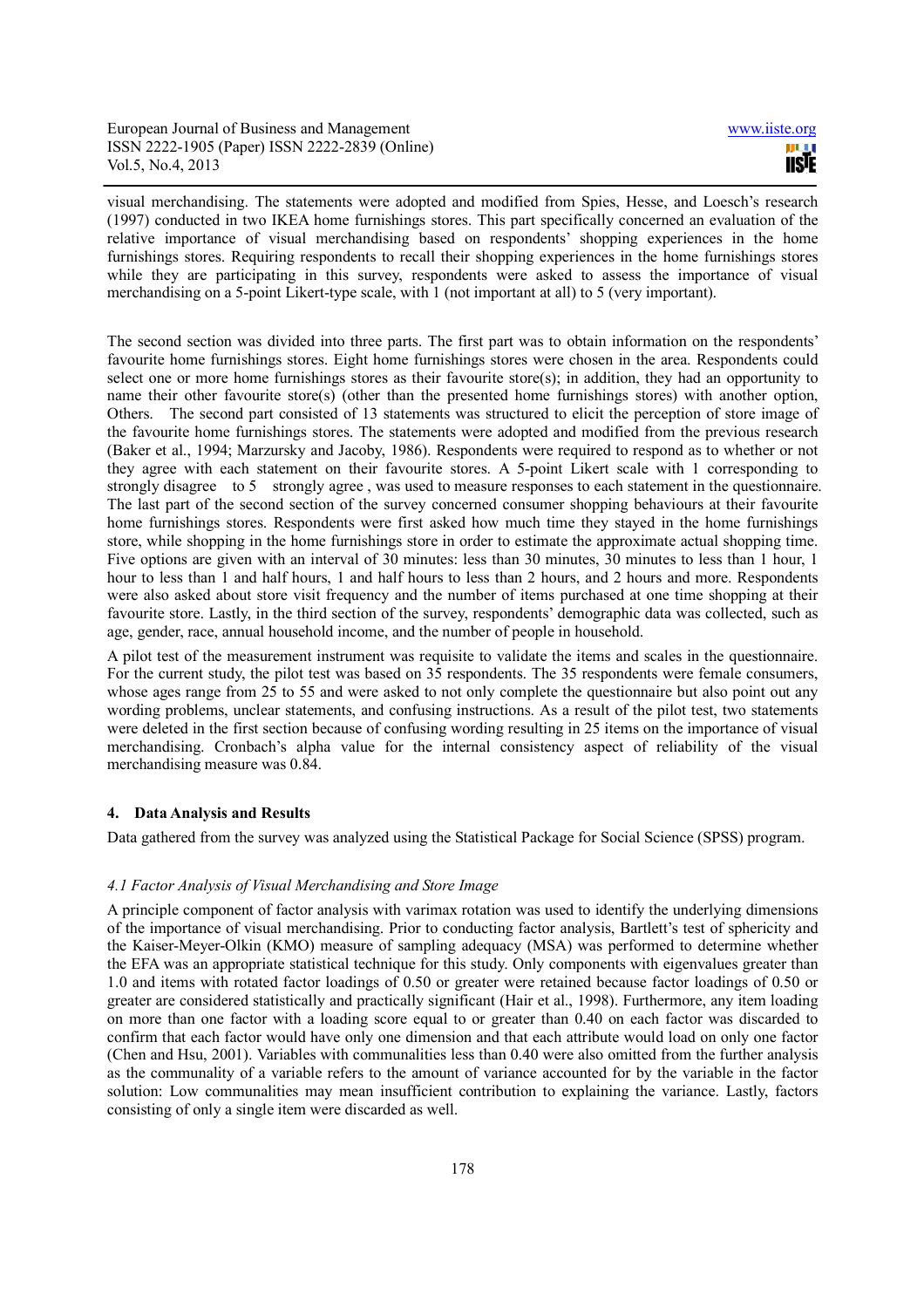The Kaiser-Meyer-Olkin measure of sampling adequacy was 0.77 and the Bartlett's test of sphericity was significant ( $X^2 = 1982.43$ , 496,  $p = 0.000$ ), indicating the appropriateness of the factor analysis for the data on the importance of visual merchandising. According to the aforementioned criteria for the factor analysis, 10 out of 25 items in the importance of visual merchandising scale did not meet the criteria as mentioned above and were dropped for further analysis. After deleting those 10 items, the Cronbach's alpha value was 0.77, indicating sufficient reliability. The results of the principal component analysis with varimax rotation yielded four underlying factors, accounting for 58.26 % of the total variance (See Table 1).

A principle component of factor analysis with varimax rotation was used to identify the underlying dimensions of the perception of store image in the home furnishings retail setting. The Kaiser-Meyer-Olkin measure of sampling adequacy was 0.79 and the Bartlett's test of sphericity was significant ( $X^2 = 749.13$ , 105,  $p = 0.000$ ), indicating the appropriateness of the factor analysis for the data on the importance of visual merchandising. The same criteria with the factor analysis for the importance of visual merchandising were set. According to the criteria for the factor analysis, 1 out of 12 items in the perception of store image scale was dropped and four underlying constructs emerged: *Store Environment, New Style/ Trend Information, Merchandise Assortment, and Appealing Exhibition*, explaining 68.14 % of the total variance (see Table 2). Cronbach's alpha value for the scale was 0.80.

# *4.2 Correlations between Importance of Visual Merchandising and Store Image Constructs in the Home Furnishings Stores*

Correlation analyses were conducted to examine the relationship between four constructs of importance of visual merchandising and four store images dimensions (see Table 3). Of four store image dimensions, *Store Environment* was significantly related to *Layout/Organization* (r = .21, p < .01) and *Creative/Inspirational Coordination* ( $r = .25$ ,  $p < .01$ ) factors of importance of visual merchandising; those who appreciated store environment at their favourite home furnishings store placed significantly greater importance on layout/organization and creative/inspirational coordination of the store than other factors of visual merchandising. *New Style/Trend Information* aspect of store image was significantly related to *Window/Merchandise Display* (r = .33, p < .001) and *Creative/Inspirational Coordination* (r = .31, p < .001) of visual merchandising factors; those who valued new style and trend information of their favourite store placed significantly greater importance on window/merchandise display and creative/inspirational coordination of visual merchandising factors. *Merchandise Assortment* construct of store image was significantly related to *Layout/Organization* (r = .17, p < .05) and *Creative/Inspirational Coordination* (r = .19, p < .05) aspects of visual merchandising; those who evaluated their favourite home furnishings stores offer good variety of merchandise assortment believed window/merchandise display and creative/inspirational coordination of visual merchandising aspects are significantly more important than other aspects of visual merchandising. *Appealing Exhibition* dimension of store image was significantly related to *Layout/Organization* (r = .17, p < .05) and *Creative/Inspirational Coordination* (r = .23, p < .01) aspects of visual merchandising; those who appreciate appealing exhibition of their favourite home furnishings store believed store layout/organization and creative and inspirational coordination of visual merchandising aspects are significantly more important than other visual merchandising factors.

# *4.3 Correlations between Importance of Visual Merchandising and Shopper Behaviours in the Home Furnishings Stores*

Correlation analyses were conducted to examine the relationship between four constructs of importance of visual merchandising and consumer shopping behaviours in home furnishings retail setting (see Table 4). Consumer shopping behaviours in this study included the amount of time spent shopping in the store, visit frequency and the number of items purchased at one time shopping at the store. None of the importance of visual merchandising constructs was correlated with time spent shopping in home furnishings stores. Among five constructs, creative/inspirational coordination of the store was significantly and positively related to visit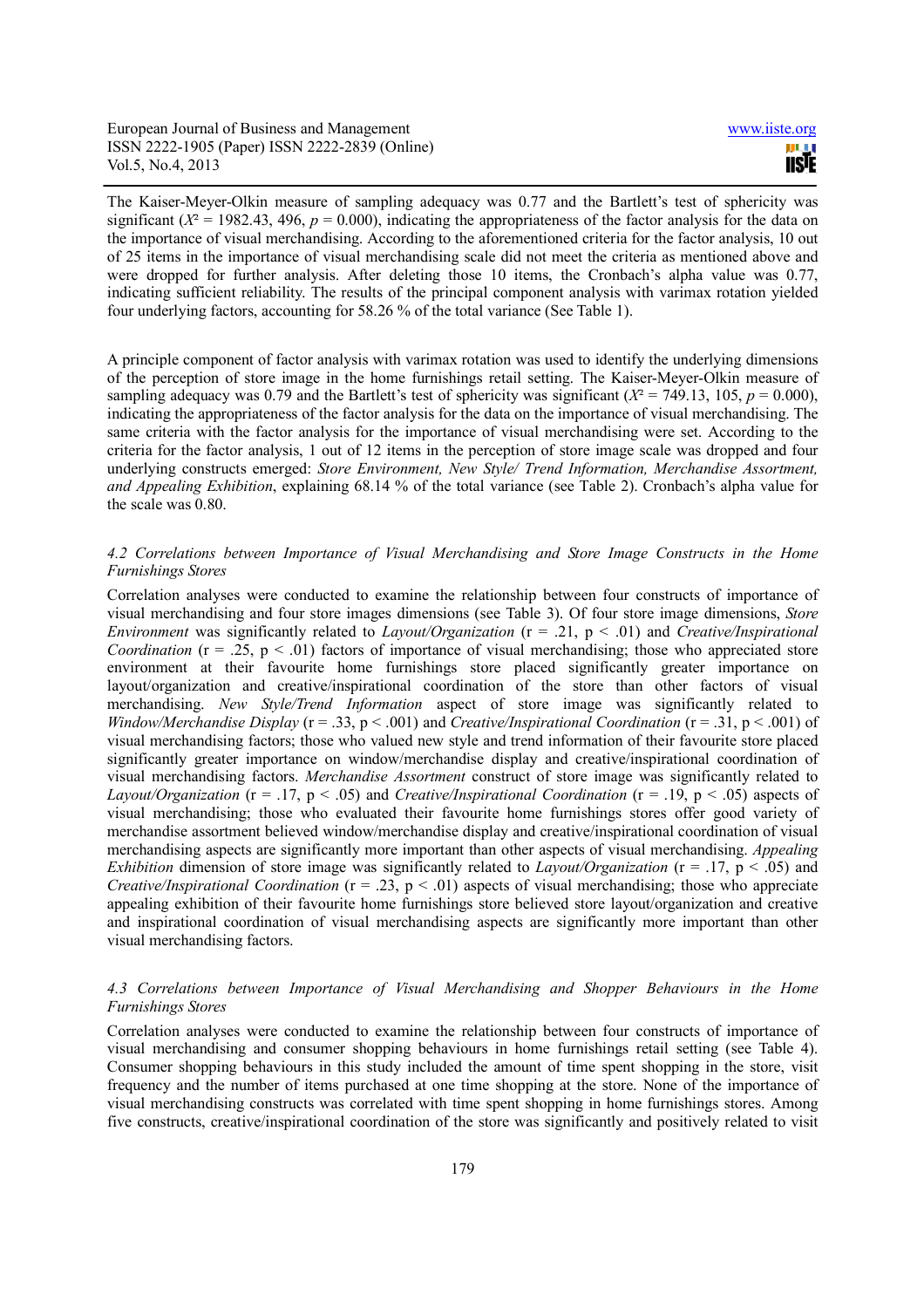frequency; those who visited the store more frequently placed greater importance of creative/inspirational coordination of the store  $(r = .17, p < .05)$ . However, other constructs of the importance of visual merchandising were not related to visit frequency. In addition, none of the importance of visual merchandising constructs was related to the number of items purchased at one time shopping at home furnishings store.

#### **5. Discussion and Implications**

The major thrust of the current study is to better understand the relationship of the importance of visual merchandising and consumer shopping behaviours, specifically in the home furnishings retail setting. Two characteristics distinguish the current study from prior research on store environment-related topics. First, perhaps most important, is that this study addresses the importance of visual merchandising as the most crucial variable for this study. Although marketing literature is replete with research on store environment in this area, visual merchandising was virtually unexplored in the extant literature. Second, the home furnishings retail setting is of critical concern in the current study. As a result of the consumers' ever-increasing interest in their homes as relaxed places, the home furnishings setting has been becoming one of the most focused areas in both marketing and retailing fields (Forney et al., 2005). However, the home furnishing retailing setting is still an undiscovered frontier in both fields. Accordingly, tackling both attributes of this study― the visual merchandising and the home furnishings retailing setting― might be not only critical but painstaking task to accomplish in this study; nevertheless, through various consecutive processes, the current study came to the conclusions that will be addressed in detail later.

Exploratory factor analysis was conducted to identify the underlying dimensions of the importance of visual merchandising in the home furnishings retail stores. Even though there were assertions by some scholars (Bell and Ternus, 2002; Pegler, 1998) on the dimensions of the visual merchandising, they all were not empirically supported ones and were from a practical perspective rather than an academic point of view. The factor analysis of the importance of visual merchandising discovered four importance of visual merchandising constructs: *Window/Merchandise Display, Layout/Organization, Creative/Inspirational Coordination,* and *Price Signage*. These four constructs accounted for 58.26% of the total variance. Given the scarcity of research addressing this topic, those four constructs might provide a relatively comprehensive and complete picture of the relative importance of visual merchandising. In the home furnishings setting, consumers evaluated the four dimensions as the most prominent among all the visual merchandising attributes presented in this study. Mean values and standard deviations of four importance of visual merchandising constructs identified through the factor analysis indicated the relative importance of visual merchandising to consumers in the home furnishings store. According to the mean values, consumers assessed the price-related cues  $(M = 4.11)$  as the most important among the four key attributes of the importance of visual merchandising, followed by layout/organization ( $M =$ 3.92) and coordination providing creative and inspiration idea ( $M = 3.88$ ). Therefore, the ranked evaluations of the importance of visual merchandising may be worthy of the attention of managers in the home furnishings store as it may impart them what aspects of visual merchandising should be emphasized more in the home furnishings setting. However, all the four factors may be already worthwhile in operating visual merchandising in the home furnishings store due to the fact that the importance of those visual merchandising factors were identified and given priorities as key diagnostic guidelines to improve the competitive edge of the retail store. In fact, despite the importance of visual merchandising, the theoretical dimensions of visual merchandising have not yet been firmly delineated in the home furnishings setting. From the managerial perspective, the dimensions of the visual merchandising presented in this study allow managers to determine, with some precision, exactly what visual attributes of the store are perceived as appealing to customers in the home furnishings setting.

To identify the dimensions of the perception of store image in the home furnishing setting, factor analysis was also performed. Four underlying constructs emerged: *Store Environment, New Style/ Trend Information, Merchandise Assortment, and Appealing Exhibition*, explaining 68.14 % of the total variance. Consumers perceived those four dimensions as key determinants of store image, while shopping in their favourite home furnishings store(s). Also reported were the mean values and standard deviations for the perception of store image constructs. As the store image descriptors expressed consumers' perceptions of their favourite home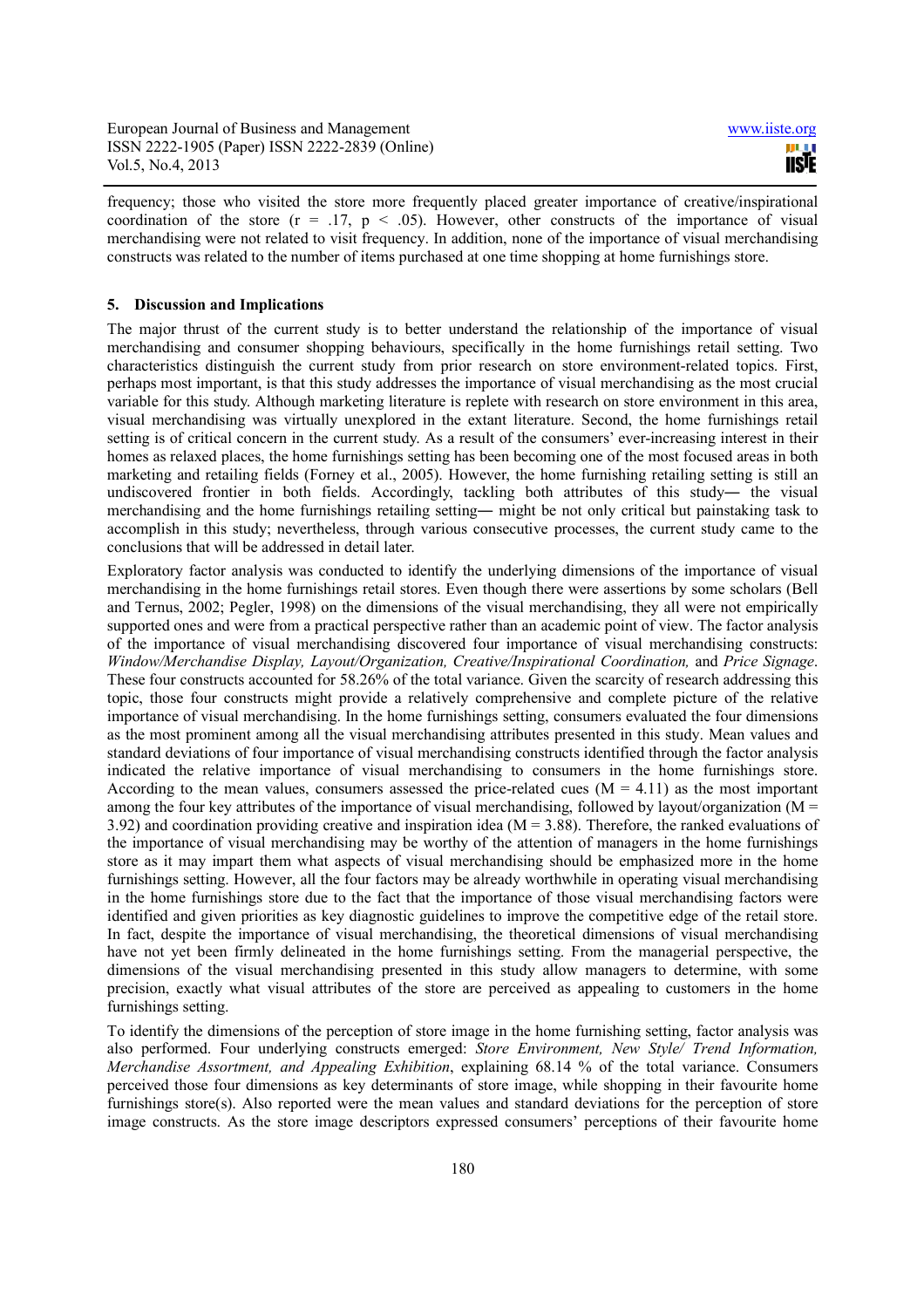**USTE** 

furnishings store(s), the results may exhibit the reasons for their selection of priority stores over other home furnishings stores. Based on the mean values, it was found that appealing exhibition ( $M = 4.14$ ) facilitating consumers' browsing and exploring the store was the major reason for their predilection toward their favourite stores, followed by good variety and assortment of merchandise ( $M = 4.10$ ) and overall store environment ( $M =$ 4.09) for shopping. Yet, the rest of the dimensions ― namely, imparting new styles and current trends― should not be neglected. The reason is that not only the difference in the mean values was comparatively marginal but also they all were valuable findings, considering a deficiency of attention to the home furnishings retailing setting from retail academics. In fact, despite the importance of being able to establish the store image, the theoretical dimensions of store image has not yet been firmly delineated in the home furnishings setting. From the managerial perspective, the dimensions of the perception of store image presented in this study allow managers to determine, with some precision, exactly what attributes of the store are perceived as appealing to customers in the home furnishings setting. The relationships between the four factors of importance of visual merchandising and each dimension of the perception of store image were examined. The results demonstrated that *Creative/Inspirational Coordination* of visual merchandising factors was positively related to each of the four perceptions of store image dimensions. *Layout/Organization* of visual merchandising factors was positively related to the *Store Environment, Merchandise Assortment* and *Appealing Exhibition* dimensions of store image. Of the four factors of the importance of visual merchandising, *Window/Merchandise Display* of visual merchandising constructs was related only to *New Style/Trend Information*. However, *Sale Price Signage* had no relationships with perception of store image. The importance of visual merchandising was reflected in the aforementioned findings of this study, which suggested that consumers count on different sets of the importance of visual merchandising cues to infer different image aspects. For instance, managers in the home furnishings setting may have to focus on the *Store Layout/Organization* and *Creative/Inspirational Coordination* visual merchandising cues in order to create an enjoyable and pleasant store atmosphere impression. Considering the characteristics of each dimension, most of the findings were logical and consistent with those of previous studies, suggesting that some of store environment's visual cues have an impact on the formation of store image (Bell and Ternus, 2002; Smith and Burns, 1996). Contrary to previous research (Spansenberg et al., 1996; Tuley and Milliman, 2000) and the common belief of managers in the retail setting, the current study suggested that there was no significant relationship between the importance of visual merchandising and the amount of time spent shopping in the home furnishings store. There might be other attributes of the importance of visual merchandising that may explain the inconsistent findings with previous research, and the findings may be attributable to the unique conditions of the home furnishings setting different from other retailing settings, such as consumers more task-oriented or sensitive to such other environmental cues as scent, music, personnel services, etc. Hence, examining which visual merchandising attributes affect the amount of time spent shopping in the home furnishings store deserves attention in the future research. Out of all four visual merchandising factors, only *Creative/Inspirational Coordination* was significantly related to store visit frequency. None of the importance of visual merchandising factors were significantly related to the number of items purchased at one time shopping at consumers' favourite stores. Unexpectedly, yet interestingly, *Sale Price Signage* visual merchandising cue was not significantly related to any of shopping behaviours at the home furnishings retail settings. One application of the findings to managers in the home furnishings setting is that price signage may not be the vital component that shoppers in home furnishing stores consider important. Rather, they may be more hedonic-oriented and more sensitive to idea or trend shopping. Such unexpected findings may be attributable to the unique nature of the home furnishings retail setting different from other retail settings.

In conclusion, the current study has both managerial and research implications. From a research perspective, the findings emanating from the multidimensional scaling analysis empirically supported the assertions by some scholars that the importance of visual merchandising can be characterized as several core facets. Taking into account that the current study is only the beginning of examining the relationships between importance of visual merchandising factors and store image perceptions and shopping behaviours in the home furnishings retail setting, the findings provide initial evidence of the relationship between the variables of the study and a basis for the further study on visual merchandising in the home furnishings retail settings. This study also provides crucial implications for retail management in the home furnishings retail setting. Confronting the present ever-dynamic home furnishings retailing atmosphere, it gives managers in the home furnishings stores a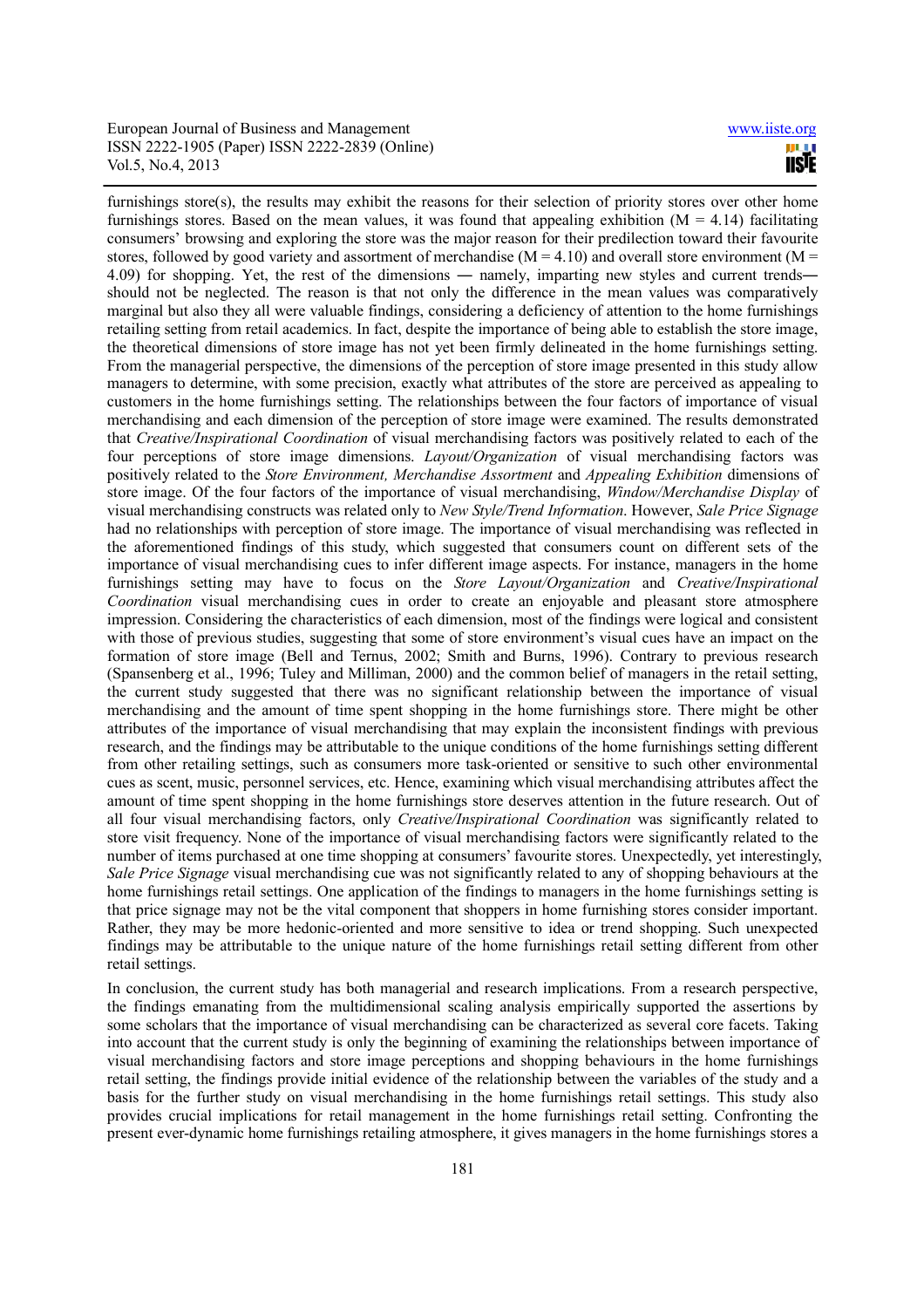better understanding of the visual merchandising attributes affecting shopper behaviours. Based on the findings of the present study, management will hence be able to benchmark the cues of the importance of visual merchandising that are best to emphasize in reinforcing their retail strategies. For example, management in the home furnishings setting can stimulate customers to actively browse and explore their stores by creative, inspiration and unique presentation of merchandise with appealing colours. Retailers in the home furnishings setting need to understand that the importance of visual merchandising reported here may be different from that suggested in other retailing settings. In addition, regrettably, little research has been conducted in the home furnishings setting in academic and practical research. Therefore, the findings may encourage practitioners and scholars to focus more attention on the home furnishings retailing setting. This study included several limitations. While some of them are general limitations accompanying most of studies conducted by individual researchers, others should be addressed in the future research. First of all, the current study was conducted in a south-eastern part of the United States using convenience sample. Thus, the result presented in this study is quite limited and far away from being generalizable to the population across the United State. Although the current study concluded that some of the importance of visual merchandising elements is related to store image and shopping behaviours, there must be uncontrollable contaminators affecting the results, such as other store environmental attributes: music, scent, crowding, etc.

## **REFERENCES**

Babin, B.J., Hardesty, D.M. and Suter, T.A. (2003). Colour and shopping intentions: The intervening effect of price fairness and perceived affect. *Journal of Business Research*, 56(7), 541-551.

Baker, J., Grewal, D. and Parasuraman, A. (1994). The influence of store environment on quality inferences and store image , *Journal of the Academy of Marketing Science,* 22(4), 328-339.

Bell, J. and Ternus, K. (2002). *Silent Selling: Best Practice and Effective Strategies in Visual Merchandising*, Fairchild Publications, New York, NY.

Berman, B. and Evans, J.R. (2004). *Retail Management: A Strategic Approach*, Prentice-Hall, Upper Saddle River, NJ.

Cant, M.C. and Hefer, Y. (2012). Visual merchandising displays: Wasted efforts or Strategic Move? The dilemma faced by apparel retail stores. *The Journal of Applied Business Research*, 28(6), 1489-1496.

Chain Store Age. (2004), Store Atmospherics: Those Who Invest See Results. http://business.highbeam.com/410731/article-1G1-112796158/ (25 March, 2004).

Chebat, J., Sirgy, M.J. and James, V. (2006) Upscale image transfer from malls to stores: A self-image congruence explanation. *Journal of Business Research,* 50(12), 1288-1296.

Chen, J.S. and Hsu, C.H.C. (2001). Developing and validating a riverboat gaming impact scale. *Annals of Tourism,* 28(2), 459-476.

Colborne, R. (1982). *Fundamentals of Merchandise Presentation*, The Times Publishing Company, Cincinnati, OH.

Dickson, J.P. and MacLachlan, D.L. (1990). Social distance and shopping behaviour. *Journal of the Academy of Marketing Science,* 18(2), 153-161.

Donovan, R.J. and Rossiter, J.R. (1982). Store atmosphere: An environmental psychology Approach , *Journal of Retailing,* 58(1), 34-57.

Donovan, R.J., Rossiter, J.R., Marcoolyn, G and Nesdale, A. (1994). Store atmosphere and purchasing behaviour. *Journal of Retailing,* 70(3), 283-294.

Edwards, S. and Shackley, M. (1992). Measuring the effectiveness of retail window display as an element of the marketing mix. *International Journal of Advertising,* 11(3), 193-202.

Forney, J.C., Park, E.J. and Brandon, L. (2005). Effects of evaluative criteria on fashion brand extension. *Journal of Fashion Marketing and Management,* 9(22), 156-165.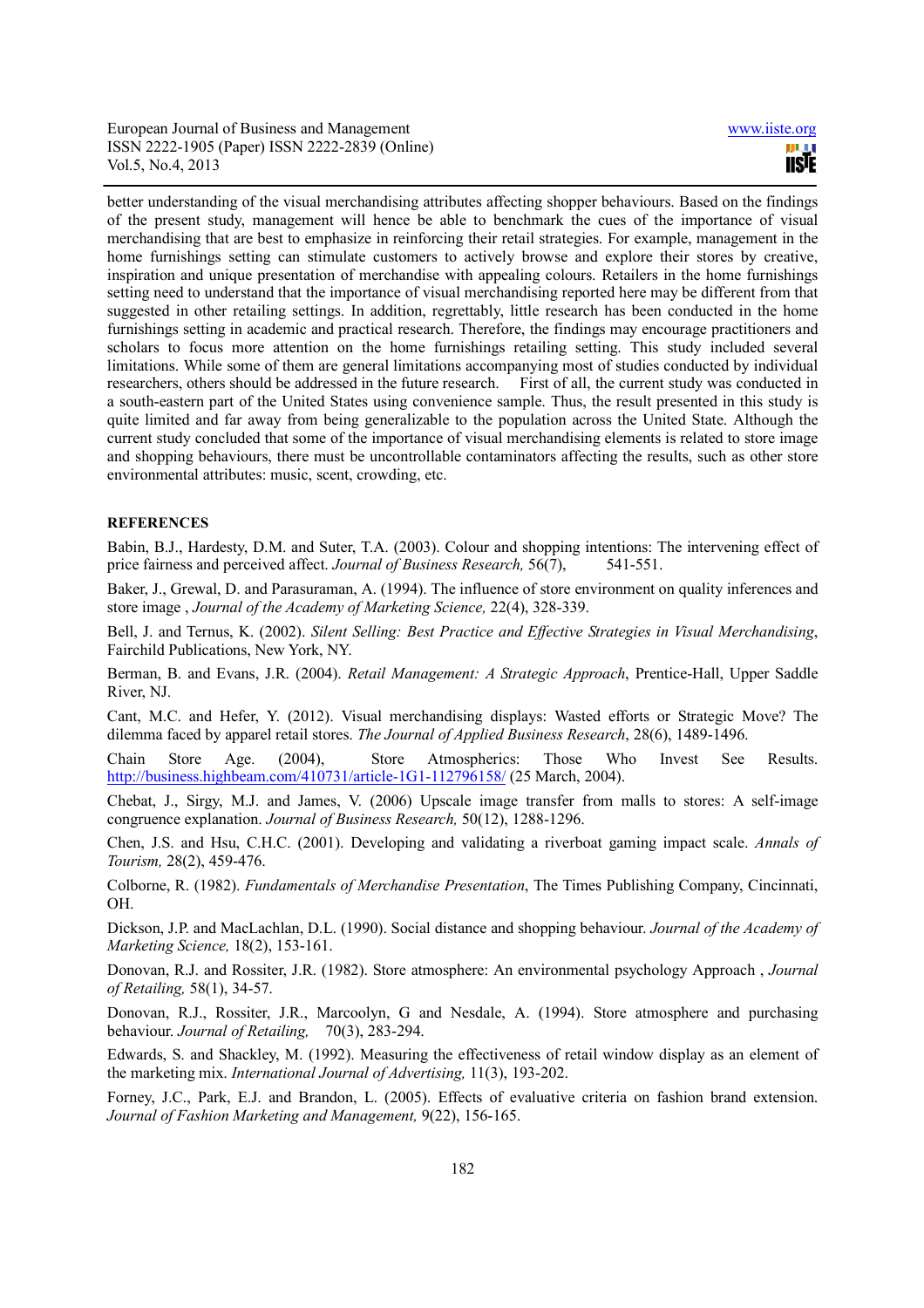11STE

Gilboa, S. and Fafaeli, A. (2003). Store environment, emotions and approach behaviour: Applying environmental aesthetics to retailing. *The International Review of Retail Distribution and Consumer Research,*  13(2), 95-211.

Hair, J.F., Anderson, R.E., Tatham, R.L. and Black, W.C. (1998). *Multivariate Data Analysis,* Prentice Hall, Upper Saddle River, NJ.

Kellaris, J.J. and Altsech, M.B. (1992). The experience of time a function of musical and gender of Listener. *Advances in Consumer Research,* 19(1), 725-729.

Kerfoot, S., Davies, B. and Ward, P. (2003). Visual merchandising and the creation of discernible retail brands. *International Journal of Retail and Distribution Management,* 31(3), 143-152.

Kouchekian M. and Gharibpoor M. (2012). Investigating the relationship between visual merchandising and customer buying decision case study: Isfahan hypermarkets.

*International Journal of Academic Research in Economics and Management Sciences*, 1(2), 268-279.

Law D., Wong C. and Yip J. (2010). How does visual merchandising affect consumer affective response? *European Journal of Marketing*, 46(1/2), 112-133.

Lea-Greenwood, G. (1998). Visual merchandising: A neglected area in UK fashion marketing? *International Journal of Retail and Distribution Management,* 26(8), 324-329.

Levy, M. and Weitz, B.A. (2004). *Retail Management.* McGraw-Hill/Irwin, New York, NY.

Mazursky, K. and Jacoby, J. (1986). Exploring the development of store images. *Journal of Retailing,* 62(2), 145-165.

Milliman, R.E. (1982). Using background music to affect the behaviour of supermarket shoppers. *Journal of Marketing,* 46(2), 86-91.

Mills, K.H., Paul, J.E. and Moormann, K.B. (1995). *Applied Visual Merchandising*. Prentice Hall, Englewood Cliffs, NJ.

Omar, O.E. (1999). *Retail Marketing*. Pearson Education, Harlow.

Park, N. and Farr, C.A. (2007). The effects of lighting on consumers' emotions and behavioural intentions in a retail environment: A cross-cultural comparison. *Journal of Interior Design,*33(1), 17-32.

Pegler, M.M. (1998). *Visual Merchandising and Display*. Fairchild Publications, New York, NY.

Plunkett Research, Ltd. (2011). U.S. retail industry overview. http://www.plunkettresearch.com/retailing-stores-market-research/industry-statistics (31 August, 2011).

Smith, P. and Burns, D.J. (1996). Atmospherics and retail environments: The case of the power Aisle. *International Journal of Retail and Distribution Management,* 24(1), 7-14.

Smith, P. and Curnow, R. (1966). Arousal hypothesis and the effects of music on purchasing Behaviour. *Journal of Applied Psychology,* 50(3), 255-256.

Spansenberg, E.R., Crowley, A.E. and Henderson, P.W. (1996). Improving the store environment: Do olfactory cues affect evaluations and behaviours? *Journal of Marketing,* 60(2), 67-80.

Spies, K., Hesse, F. and Loesch, K. (1997). Store atmosphere, mood and purchasing behaviour. *International Journal of Research in Marketing,* 14(1), 1-17.

Sloan, C. (2007). Apparel designers' eye home industry. *Furniture Today,* 31(34), 48.

Swanson, K.K. and Everett, J.C. (2000). *Promotion in the Merchandising Environment*, Fairchild Publications, New York, NY.

Turley, L.W. and Milliman, R.E. (2000). Atmospheric effects on shopping behaviour: A review of the experimental evidence. *Journal of Business Research,* 49(2), 193-211.

Wright LT, Newman A. and Dennis C. (2006). Enhancing consumer empowerment. *European Journal of Marketing*, 40(9/10), 925-935.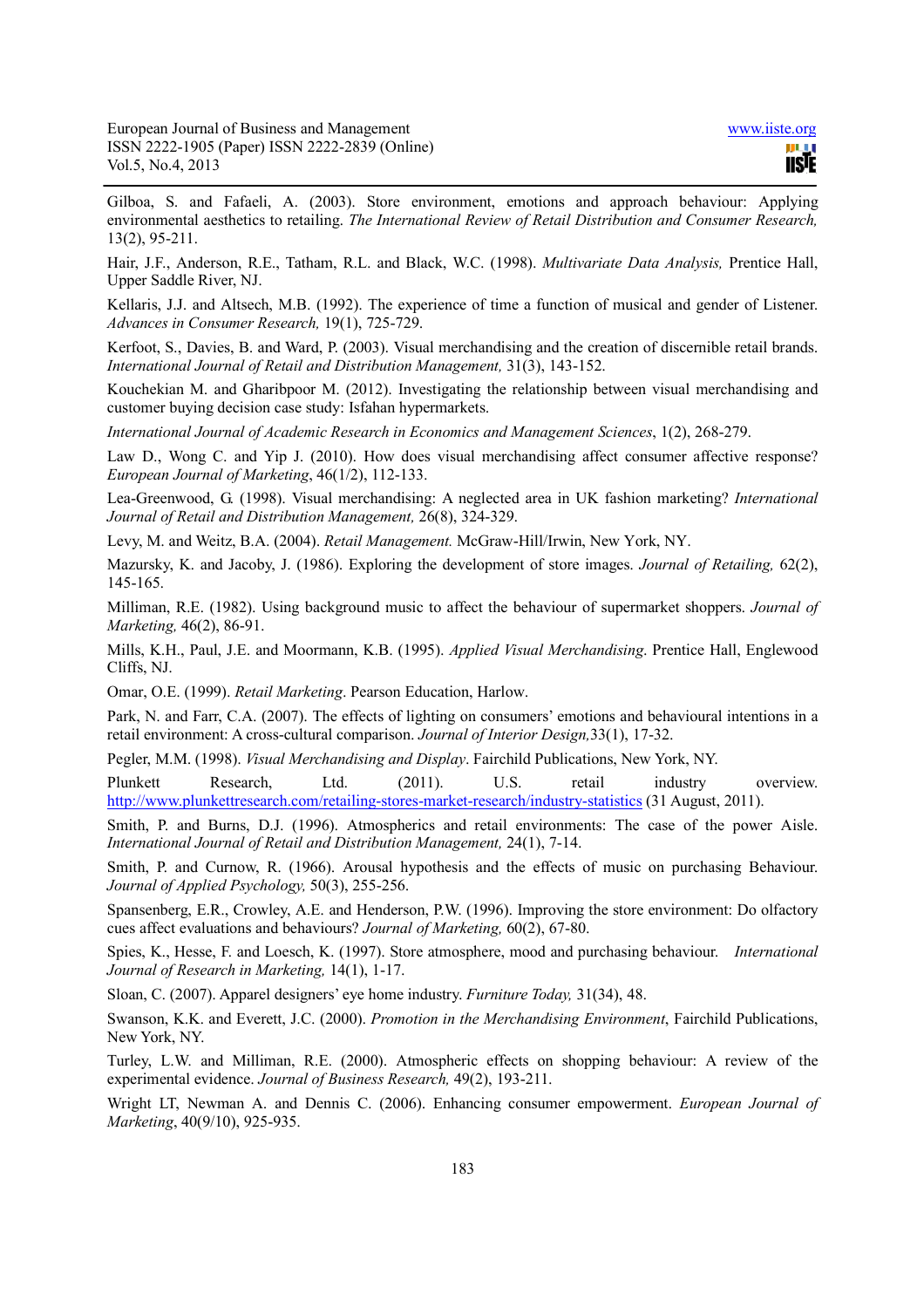Yalch, R. and Spangenberg, E. (1993). Using store music for retail zoning: A field experiment. *Advances in*  Consumer Research, 20, 632-636.

Ycharts.com.(2012). US furniture and home furnishings store sales. http://ycharts.com/indicators/us\_furniture\_and\_home\_furnishings\_store\_sales (31 August 2012).

**Yoo-Kyoung Seock, Ph. D.,** is Associate Professor of Merchandising in Textiles, Merchandising and Interiors at The University of Georgia. Her research interests include retailing and consumer shopping behavior within various retail venues. Her research has been published in the International Journal of Retail and Distribution Management, Journal of Retailing and Consumer Services, International Journal of Consumer Studies, Journal of Fashion Marketing and Management, Family and Consumer Sciences Research Journal, and Tourism Management, and has been presented at various international conferences.

**Young Eun Lee, M.S.,** completed her Masters Degree in the Department of Textiles, Merchandising and Interiors at the University of Georgia. Her research interest is on visual merchandising aspects of retail stores and consumer behaviours.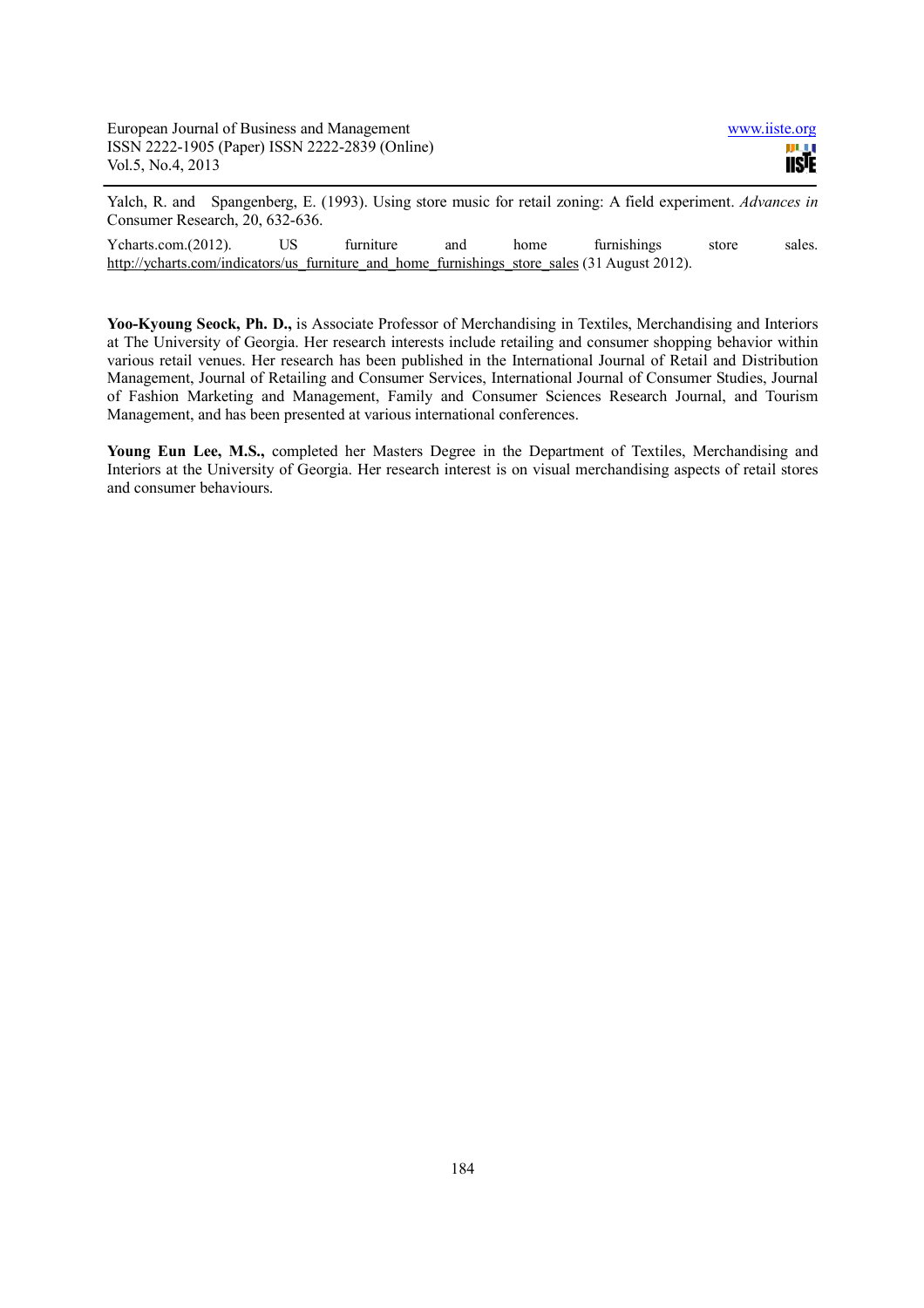| Factor                                                 | Table 1. Factor Analysis Results: The importance of Visual Merchandising Constructs<br>Statement                                   | Mean | Eigen<br>value | Factor<br>loading | Variance<br>explained | Cronbach's<br>alpha |
|--------------------------------------------------------|------------------------------------------------------------------------------------------------------------------------------------|------|----------------|-------------------|-----------------------|---------------------|
| Total                                                  |                                                                                                                                    |      |                |                   | 59.67%                |                     |
| Factor 1<br>Window/<br>Merchandise<br>Display          | The store offers a seasonal window<br>display.                                                                                     | 2.97 | 2.58           | 0.82              | 18.40                 | 0.80                |
|                                                        | The store offers an eye-catching                                                                                                   |      |                | 0.79              |                       |                     |
|                                                        | window display.<br>New items are presented noticeably to<br>draw the customers' attention.                                         |      |                | 0.76              |                       |                     |
|                                                        | There are many striking signs in<br>different colors.                                                                              |      |                | 0.72              |                       |                     |
|                                                        | Aisles are uncrowded.                                                                                                              |      |                | 0.77              |                       |                     |
| Factor 2<br>Layout/<br>Organization                    | Merchandise display is not cramped or                                                                                              | 3.92 | 2.21           | 0.77              | 15.75                 | 0.71                |
|                                                        | jumbled.<br>The route through the store is<br>well-structured so that consumers have                                               |      |                | 0.72              |                       |                     |
|                                                        | no difficulty finding their way.<br>Shelf space is appropriately occupied<br>(proportionately arranged).                           |      |                | 0.62              |                       |                     |
| Factor 3<br>Creative/<br>Inspirational<br>Coordination | The presentation of merchandise gives<br>me inspiration on how to furnish my<br>own home.                                          | 3.88 | 2.06           | 0.79              | 14.73                 | 0.68                |
|                                                        | Creative combinations of colors give<br>me new design ideas for home.                                                              |      |                | 0.74              |                       |                     |
|                                                        | Color coordination creates an appealing<br>store atmosphere.                                                                       |      |                | 0.65              |                       |                     |
|                                                        | The presentation of merchandise is<br>creative and unique.                                                                         |      |                | 0.60              |                       |                     |
| Factor 4<br>Sales Price<br>Signage                     | Discount or clearance items are<br>displayed together in a specific area of<br>the store.<br>Signs clearly identify items on sale. | 4.11 | 1.51           | 0.85              | 10.79                 | 0.59                |
|                                                        |                                                                                                                                    |      |                | 0.79              |                       |                     |

Table 1. Factor Analysis Results: The Importance of Visual Merchandising Constructs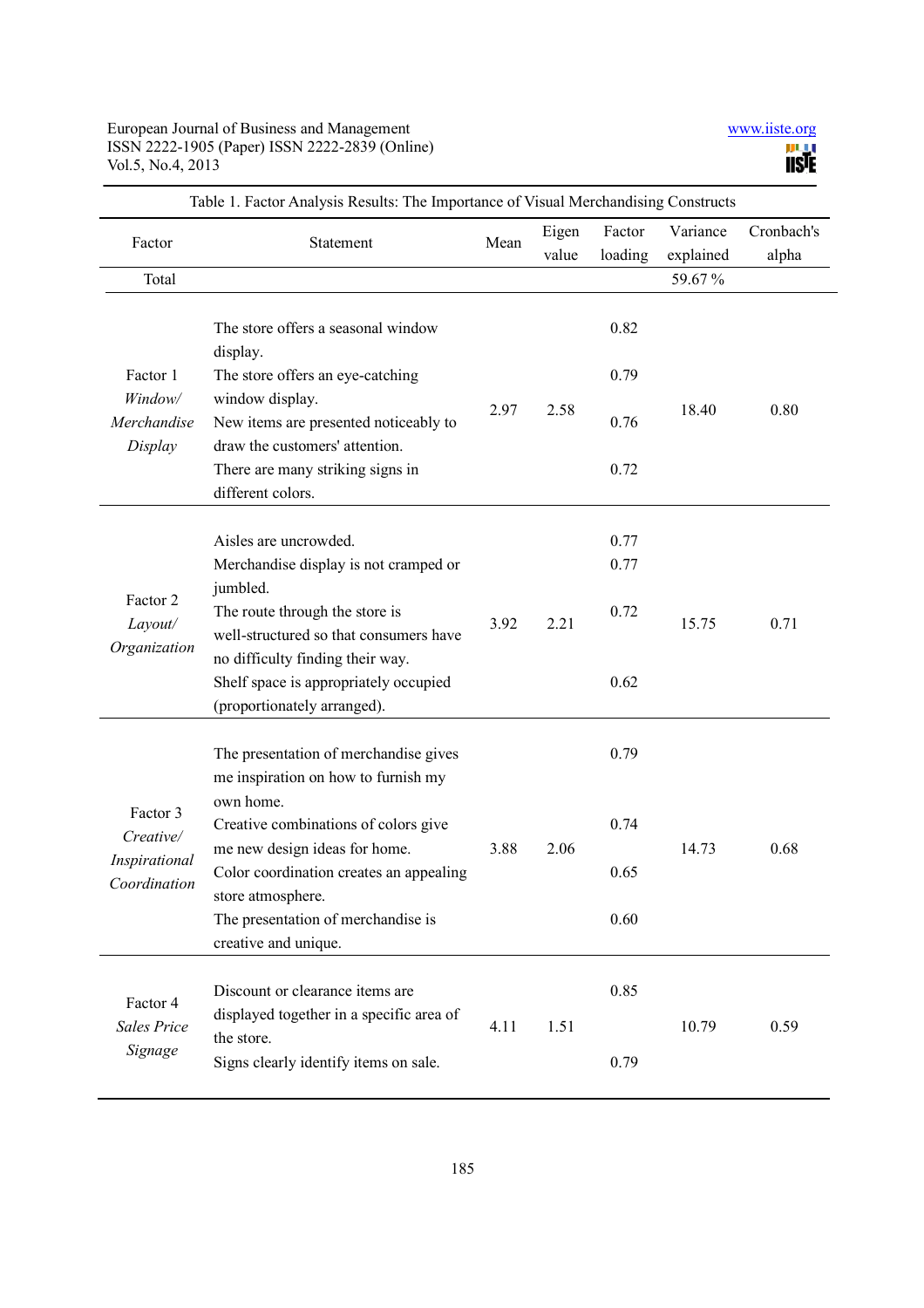| Table 2. Factor Analysis Results: Store Image Constructs |                                                                                                                                                                                                                          |      |                |                              |                       |                     |
|----------------------------------------------------------|--------------------------------------------------------------------------------------------------------------------------------------------------------------------------------------------------------------------------|------|----------------|------------------------------|-----------------------|---------------------|
| Factor                                                   | Statement                                                                                                                                                                                                                | Mean | Eigen<br>value | Factor<br>loading            | Variance<br>explained | Cronbach's<br>alpha |
| Total                                                    |                                                                                                                                                                                                                          |      |                |                              | 68.14%                |                     |
| Factor 1<br><b>Store</b><br>Environment                  | The store offers comfortable<br>shopping environment.<br>The store offers an enjoyable<br>shopping environment.<br>The store offers shopping ease.<br>The store offers a pleasant shopping                               | 4.09 | 2.31           | 0.79<br>0.73<br>0.72<br>0.70 | 20.95                 | 0.76                |
|                                                          | environment                                                                                                                                                                                                              |      |                |                              |                       |                     |
| Factor 2<br>New Style/Trend<br>Information               | The store displays newest styles of<br>home furnishings.<br>The store offers useful and accurate<br>information about current trends<br>and items.<br>The store offers new idea for my<br>home decoration or furnishings | 3.96 | 1.93           | 0.84<br>0.76<br>0.67         | 17.52                 | 0.71                |
| Factor 3<br>Merchandise<br>Assortment                    | The store offers good variety of<br>merchandise.<br>The store offers good assortment of<br>merchandise.                                                                                                                  | 4.10 | 1.65           | 0.89<br>0.84                 | 14.96                 | 0.75                |
| Factor 4<br>Appealing<br>Exhibition                      | The store makes me active in<br>browsing and exploring the store.<br>The store offers an appealing<br>exhibition.                                                                                                        | 4.14 | 1.62           | 0.85<br>0.71                 | 14.71                 | 0.65                |